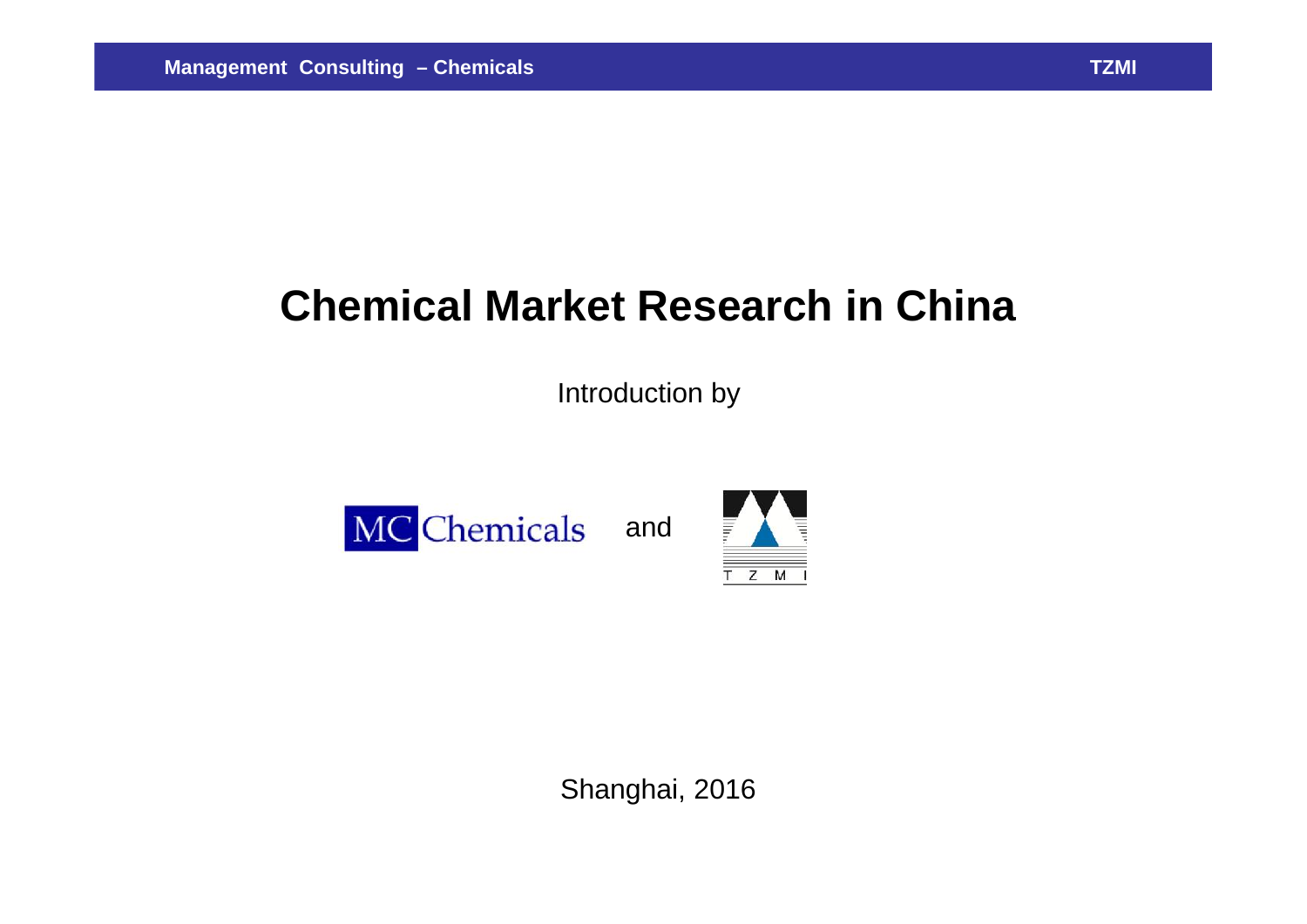## **MCC/TZMI provide customized, high-quality information on China**´**s chemical markets**

### **Good Chemical China Market Information is vital …**

- Markets develop and change rapidly
- Markets are often highly fragmented
- Markets are intransparent
- Published market information is limited
- Planned additional investments enhance need for solid information base to estimate project returns

### **… But often very difficult to obtain**

- Internal market research is often unsuccessful due to lack of functional expertise
- Some external research providers are cheap, but results are unreliable and lack understanding of broader industry context
- Some external researchers are extremely expensive and rely more on interpretation of facts than a solid analysis of the situation

#### **Chemical Market Research provided by MCC/TZMI:**

- Reliable and in depth
- Customized according to client requirements
- Reasonably priced
- Based overwhelmingly on primary research (interviews) rather than on secondary sources
- Deep level of industry expertise
- Good understanding of strategic issues of the chemical industry





2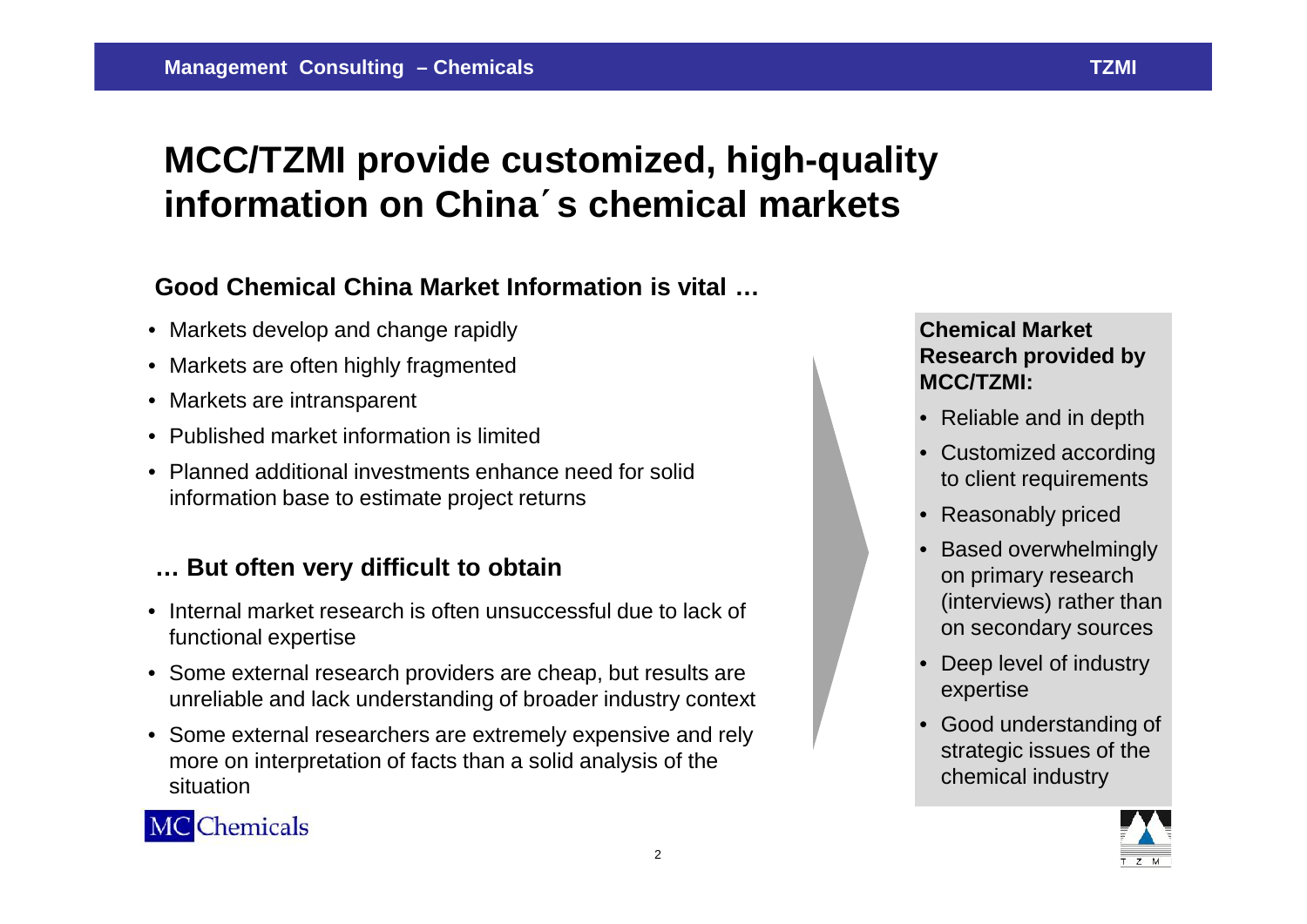## **The cooperation combines high-level chemical and market research expertise to benefit clients**

### **Requirements for successful chemical market research in China**

| <b>Requirement or Capability</b>                                       | <b>Contribution by</b> |             | <b>Overall</b>                       | <b>Comment</b>                               |
|------------------------------------------------------------------------|------------------------|-------------|--------------------------------------|----------------------------------------------|
|                                                                        | <b>MCC</b>             | <b>TZMI</b> | <b>Capability</b><br><b>MCC/TZMI</b> |                                              |
| In-depth understanding of Chinese<br>chemical industry                 | $+ + +$                | $\pm$       | +++                                  | More than 12 years of<br>China experience    |
| Highly qualified local research staff                                  | $\div$                 | $+ + +$     | $+ + +$                              | <b>TZMI has 8 full-time local</b><br>staff   |
| Reasonable price for high-quality<br>reports                           | $++$                   | $+ + +$     | $+ + +$                              | Typical price range 10-30 k<br><b>USD</b>    |
| Detailed chemical knowledge to<br>understand client information needs  | $+ + +$                | $++$        | $+ + +$                              | Dr. Pflug is an experienced<br>Ph.D. Chemist |
| Extensive experience market<br>research in China                       | $++$                   | $+ + +$     | $+ + +$                              | TZMI has proven tools<br>from other market   |
| Flexible, fast execution of market<br>research and consulting projects | $+ + +$                | $+ + +$     | $+ + +$                              | Typically 4-6 weeks from<br>project start    |



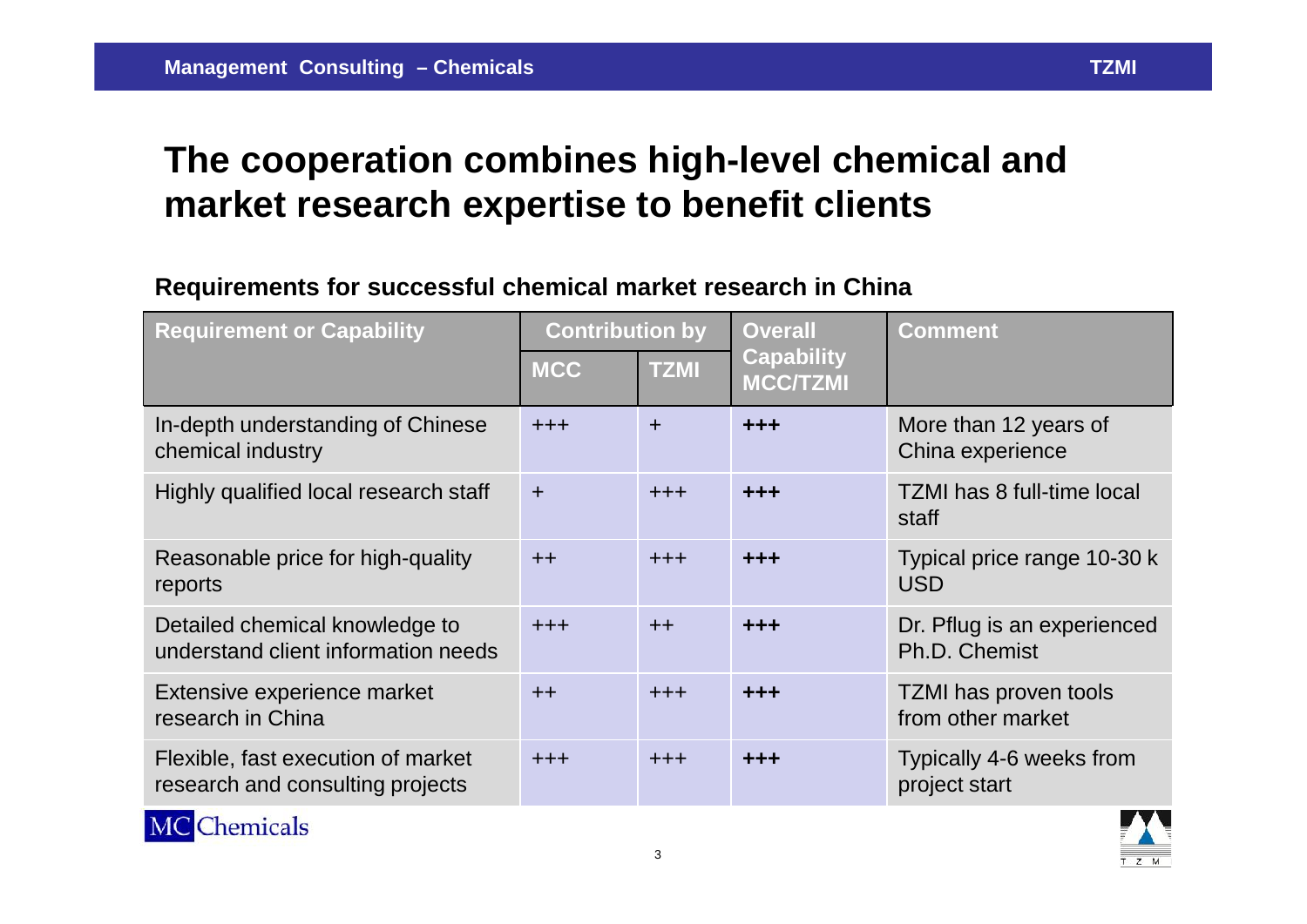## **Dr. Pflug of MCC has been a consultant to the chemical industry in China for the past 12 years**

#### **Information on Dr. Pflug (see www.mc-chemicals.com)**

- Ph.D. in Chemistry, Master in Economics
- Working experience in the chemical industry (5 years, primarily in R&D)
- 15 years experience in consulting to the chemical industry (A.D. Little and others)
- 12 years of living and working experience in China
- Since 2009: CEO, Management Consulting Chemicals (Shanghai, Hong Kong)
- Exclusive focus on consulting to chemical industry in China

#### **Selected Papers on Chinese Chemical Industry**

Acquisitions of chemical MNCs in China Automotive plastics in China Basic chemicals in China Bioplastics in China Chemical distribution in China China´s chemical industry and the Middle East China's growing mid-market for chemicals Clean technologies: Opportunities in China Client Requirements in CN Chemical Industry Coal chemicals in China Commodity plastics in China Cooperation in Chemicals: China and India Economical transformation in China

Fine chemicals in China Growth issues for foreign chemical companies Improving local Chinese chemical companies Innovation in chemicals in China IP protection for chemical companies in China Knowledge management in China chemicals Leadership of chemical firms in China Localization of chemical firms in China Measuring China's Importance MNCs and their attractiveness as employers Ownership and success of CN chemical firms Private equity in the Chinese chemical industry

Environmental protection in China



R&D cooperation with Chinese chemical firms Risk management of Chinese chemical firms Salary trends in China's chemical industry Site search for the chemical industry in Asia SOEs and MNCs as chemical employers in CN Specialty chemicals in China Strategy development of China chemical firms Target search in China´s chemical industry Tianjin explosions and their implications Trends in China´s chemical industry Wanhua: Challenges of globalization Western players: Is the playing field level? Working as an expat in Chinese chemical firms



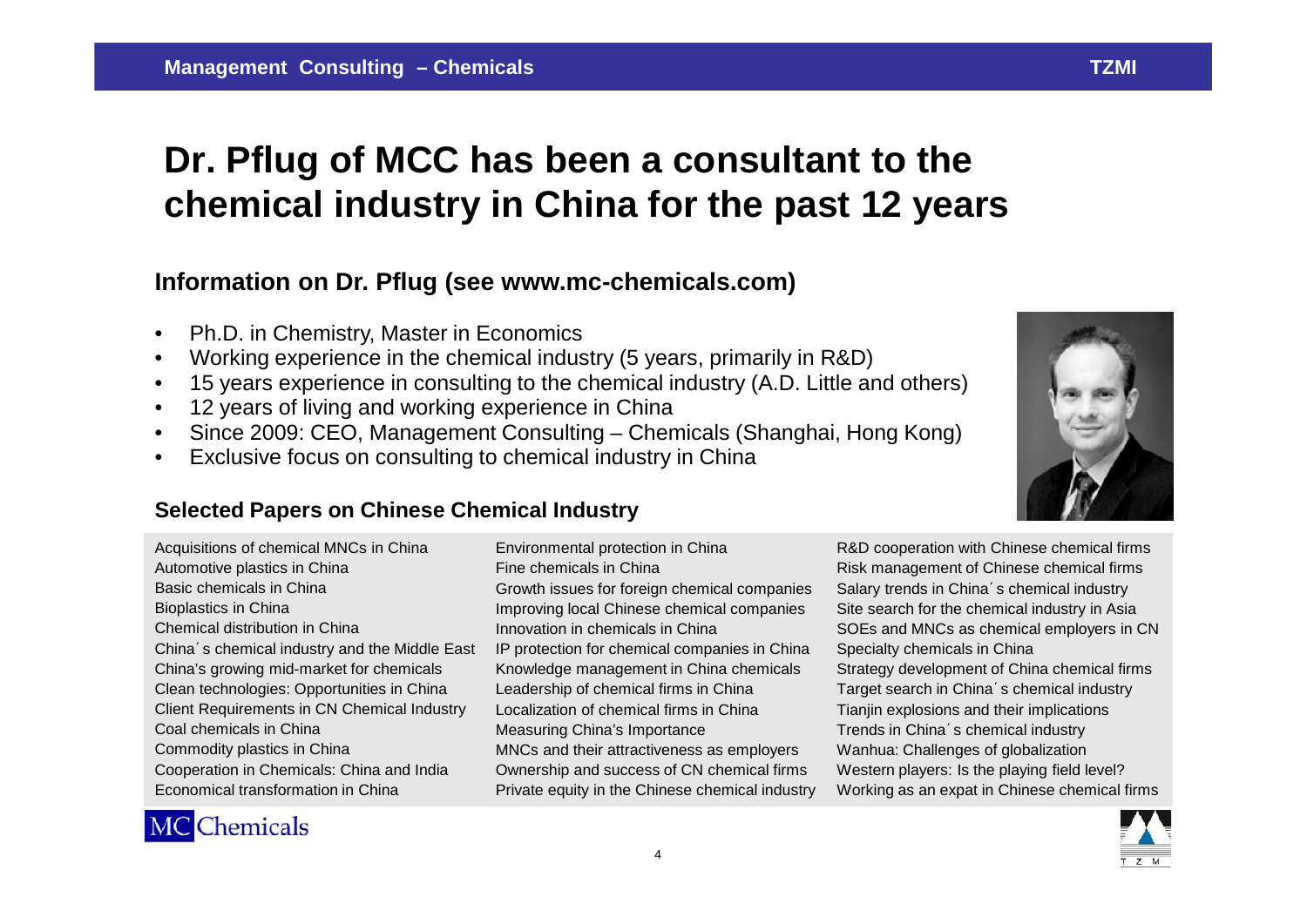## **TZMI is a global advisory firm in the opaque mineral and chemical sectors**

#### **Information on TZMI (see www.tzmi.com, www.cmrhoutex.com )**

- TZMI and its wholly owned subsidiary, Chemical Market Resources, have primary research teams in Shanghai and Houston and conduct thousands of interviews annually
- Our consultants have decades of chemicals industry experience and are complemented by economists and local researchers experienced in in-person interviews
- TZMI uses a tried and tested interview process to ensure interviews are successfully completed to a high standard, information is verified and results are meaningful for a client. We think good analysis is built on a thorough understanding of the logic of a market's value chain. This is the product of primary research, multi-variate computation, modelling and value-added insight from qualified market participants
- Our hybrid approach of local primary research done to international standards ensures competitive rates



TZMI's China team is a mixture of chemical engineers and economists. They have conduted research in every region of China, covering multiple chemcials markets.



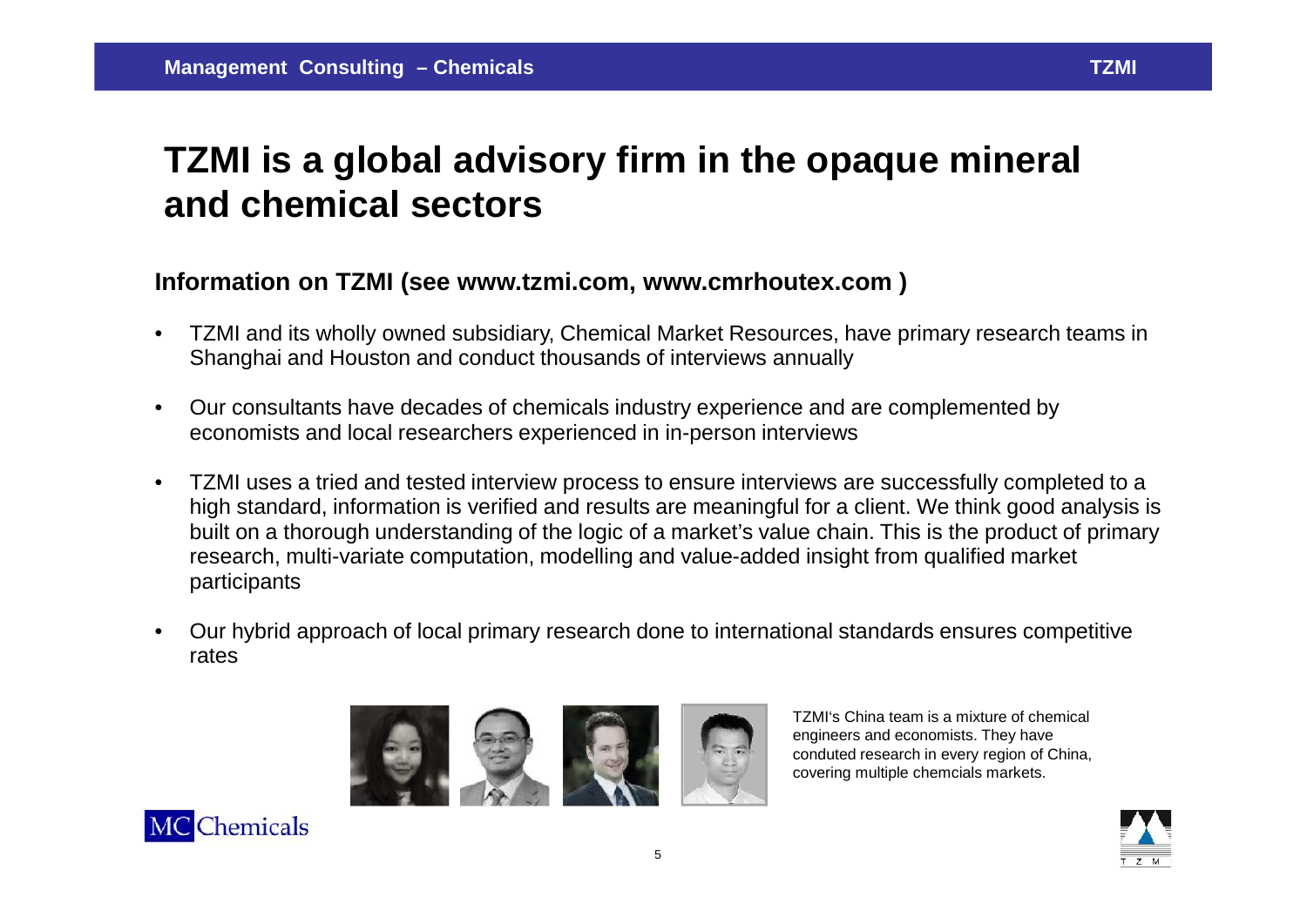### **Our vast expertise allows us to efficiently conduct research in complex chemical markets**

#### **Examples: Previous market research areas**

**Functional Segments** Adhesives Agrochemicals Automotive Plastics Basic Chemicals Chemical Distribution **Coatings** Dental Materials Engineering Plastics Fibers Flavors & Fragrances Food Leather Chemicals **Lubricants** Pharma Ingredients Plastics Additives Plastics Compounding Water Treatment



**Individual Chemicals** Acetic Acid/VAM Aniline Coal Chemicals Fluorochemicals **Gelatin** Humic Acid Iron Oxide Pigments Isocyanates (MDI, TDI) Isoprene Rubber **Metallocenes** Polyamide Polyolefins (PE, PP) PVC Soda Ash Sodium Bicarbonate Titanium Dioxide Vanillin



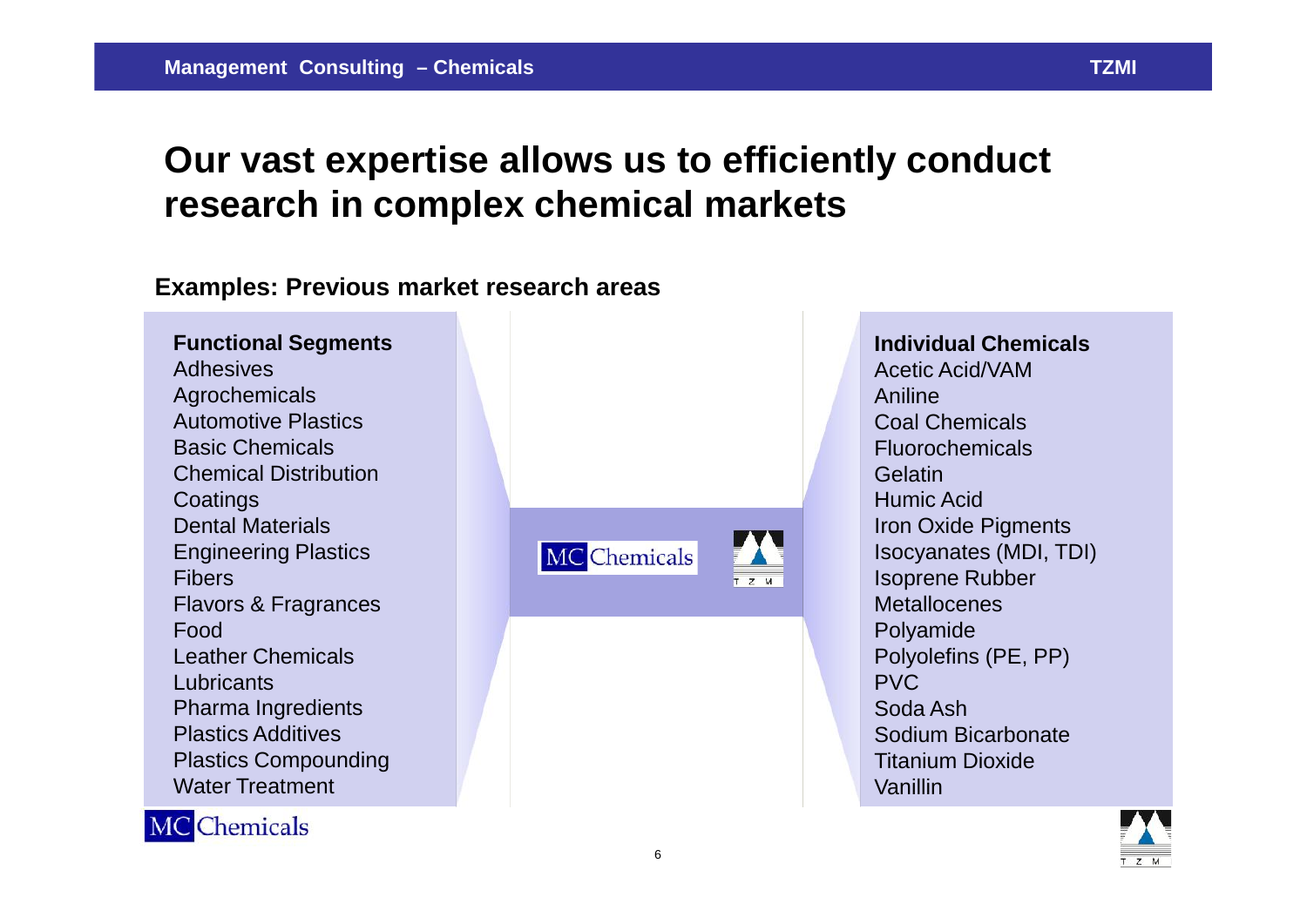## **Our chemical market research typically covers both basic data and strategic aspects**

### **Typical Content of Chemical Market Study**

#### **Basic Market Data**

- Market size (historic/forecast)
- Market growth
- Market segmentation
- Capacity development
- Pricing
- Import/Export
- ...

### **Competition**

- Overall structure of competition
- Key success factors
- Relevant competitors
- Their strengths and weaknesses
- Potential new entrants
- Potential substitution
- ...

### **MC** Chemicals

**In-depth Analysis of Chemical Market**

#### **Value Chain**

- Key customer segments
- Key buying factors
- Value chain analysis (e.g., influence of end customers on buying decision)
- Regulation, regulatory trends
- ...

 $\bullet$  ...

### **Opportunities**

- Market trends
- Opportunities for market participants (unmet needs)
- Opportunities for M&A
- **Strategic options derived from** market situation and trends

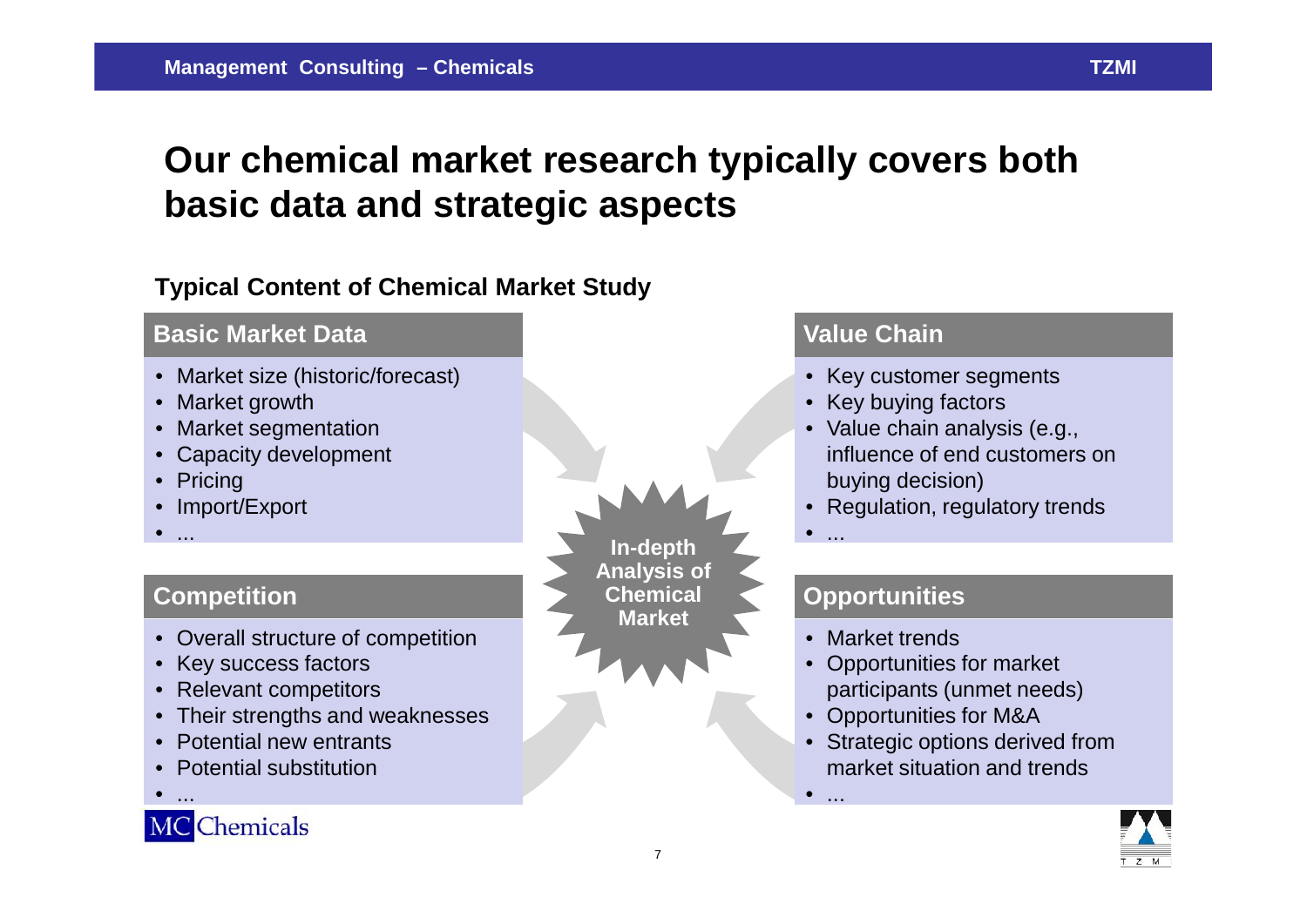## **In sum, we provide customized, strategically relevant market research at reasonable rates**

**China Chemical Market Research by MCC/TZMI**